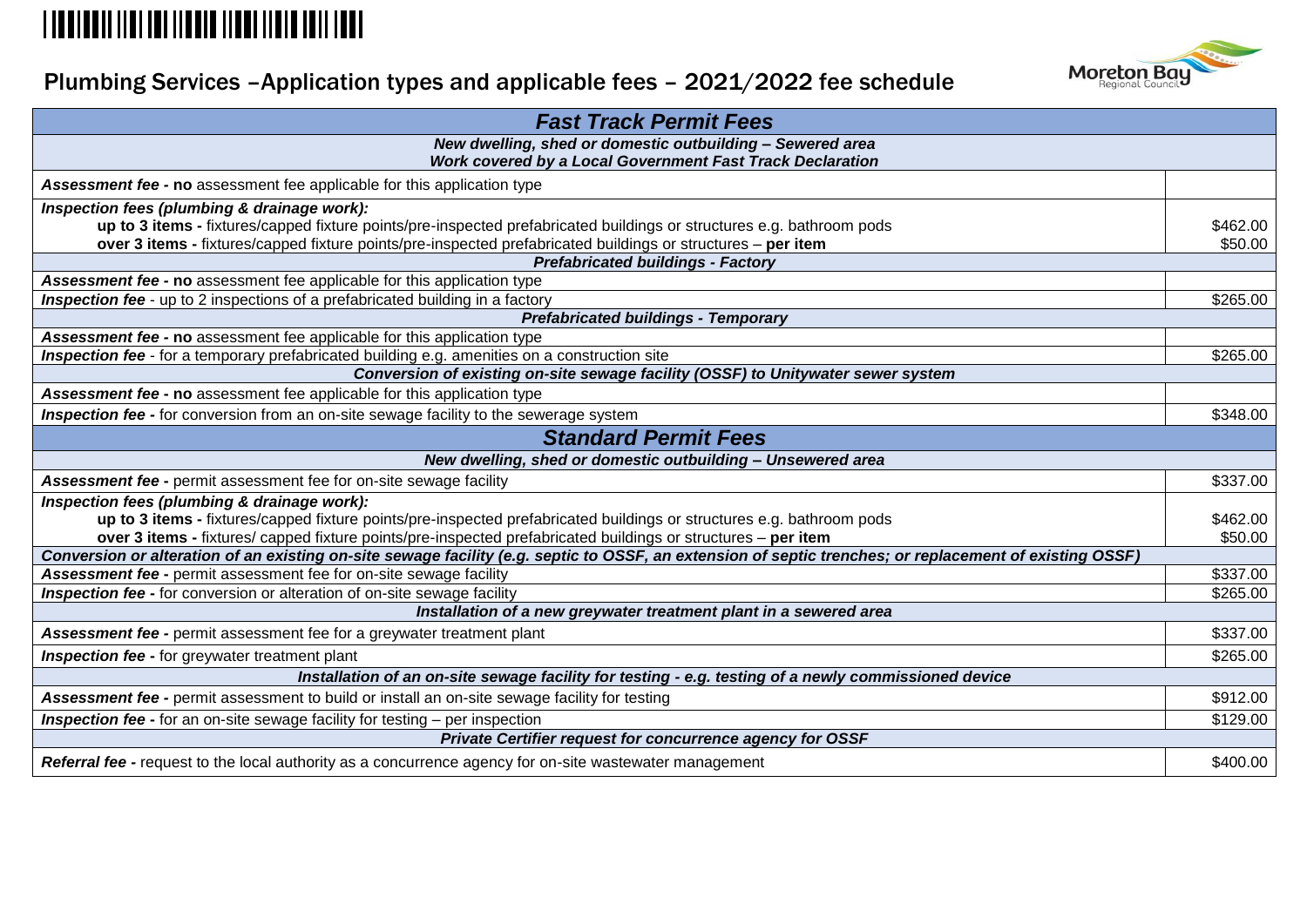

| <b>Standard Permit Fees continued</b>                                                                                                                            |          |
|------------------------------------------------------------------------------------------------------------------------------------------------------------------|----------|
| Commercial/Industrial e.g. warehouse, office block etc. and                                                                                                      |          |
| Multi-residential premises (second dwelling, dual occupancy, duplex or townhouse development)                                                                    |          |
| <b>Assessment fee:</b>                                                                                                                                           |          |
| up to 5 items - fixtures/sub-meters/testable backflow devices/capped fixture points/pre-inspected prefabricated building or structure e.g. bathroom pods         | \$462.00 |
| between 6 - 15 items - fixtures/sub-meters/testable backflow devices/capped fixture points/pre-inspected prefabricated building or structure - per item          | \$33.50  |
| 16 or more items - fixtures/sub-meters/testable backflow devices/capped fixture points/pre-inspected prefabricated building or structure - per item              | \$23.00  |
| Inspection fee:                                                                                                                                                  |          |
| up to 3 items - fixtures/sub-meters/testable backflow devices/capped fixture points/pre-inspected prefabricated building or structure e.g. bathroom pods         | \$462.00 |
| over 3 items - fixtures/sub-meters/testable backflow devices/capped fixture points/pre-inspected prefabricated building or structure - per item                  | \$50.00  |
| Installation of premises sewer and/or water mains                                                                                                                |          |
| \$260.00                                                                                                                                                         |          |
| <b>Assessment fee - permit assessment - premises sewer and water mains</b>                                                                                       |          |
| <b>Inspection fee - inspection of premises sewer and water mains:</b>                                                                                            |          |
| up to 2 inspections                                                                                                                                              |          |
| over 2 inspections – per inspection                                                                                                                              | \$129.00 |
| All other premises where no items such as new fixtures, capped fixture points, sub-meters, testable backflow devices or pre-inspected prefabricated buildings or |          |
| structures are installed                                                                                                                                         |          |
| <b>Assessment fee - permit work not captured in any other assessment fee</b>                                                                                     | \$152.00 |
| <b>Inspection fee</b>                                                                                                                                            |          |
| Inspection of work not captured in any other inspection fee - maximum of 2 inspections                                                                           | \$265.00 |
| Inspection of work not captured in any other inspection fee - over 2 inspections - per inspection                                                                | \$129.00 |

| <b>Other fees</b>                                                                                                |          |  |
|------------------------------------------------------------------------------------------------------------------|----------|--|
| <b>Amended Standard Permit</b>                                                                                   | \$316.00 |  |
| Amended Fast Track Permit                                                                                        | \$152.00 |  |
| Backflow devices – annual registration of backflow devices – per device                                          | \$53.00  |  |
| Invoices are issued in August/September annually.                                                                |          |  |
| Lodgement fee where State Government has issued a Standard Permit                                                | \$230.00 |  |
| Plumbing finalisation of archived application (minimum fee). The application form must be submitted with payment | \$455.00 |  |
| Hourly rate to be applied where the minimum charge is exceeded                                                   | \$163.00 |  |
| Refund fee (unexpended fees less refund fee)                                                                     | \$112.00 |  |

| <b>Inspection fees</b>                       |          |
|----------------------------------------------|----------|
| Additional inspections – per inspection      | \$129.00 |
| Out of hours inspection fee – per inspection | \$625.00 |
| Re-inspection fee – per inspection           | \$129.00 |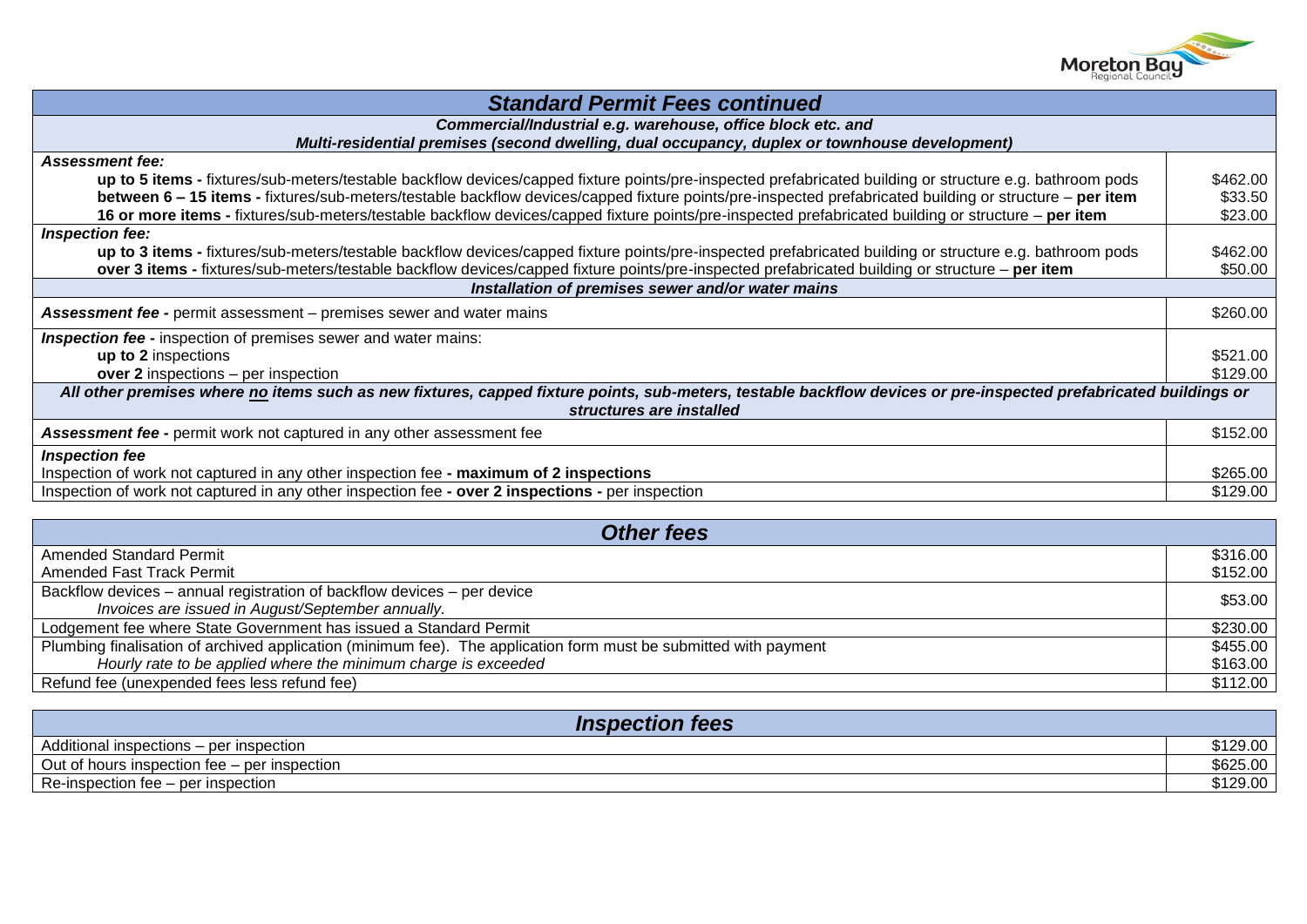# Plumbing Services Applications



#### What should be provided when submitting a plumbing and drainage permit application?

When applying for a permit a Form 1 – Permit work application for plumbing, drainage and on-site sewerage [work](https://www.hpw.qld.gov.au/__data/assets/pdf_file/0018/3762/form1plumbingdrainageregulation2019.pdf) must be used. You will need to provide additional documents, depending on the proposed work.

A full list of required documents can be found in [Plumbing and Drainage Regulation 2019, Schedule 6](https://www.legislation.qld.gov.au/view/html/inforce/current/sl-2019-0042#sch.6)

### **Fast Track Permit**

#### **What is a fast track permit application?**

A fast track application can be submitted for the following:

- New dwellings (class 1a), sheds or domestic outbuildings (class 10a); that are connected separately and directly to the service provider's water and sewerage system; or
- Work covered by a Local Government Fast Track Declaration (see below table)

| Ref.                                                                                                                                                                                                                  | <b>Building Type</b>                                                                                                                                                                                                                                                                                                                                                                      |
|-----------------------------------------------------------------------------------------------------------------------------------------------------------------------------------------------------------------------|-------------------------------------------------------------------------------------------------------------------------------------------------------------------------------------------------------------------------------------------------------------------------------------------------------------------------------------------------------------------------------------------|
| 1                                                                                                                                                                                                                     | Only one Class 1a building with a secondary dwelling on a lot where a separate and direct<br>connection to the water and sewage infrastructure is provided for the lot.                                                                                                                                                                                                                   |
| $\mathcal{P}$                                                                                                                                                                                                         | Only one Class 1a dual occupancy/duplex building on a lot where a separate and direct connection<br>to the sewage infrastructure and a separate and direct water service connected to the water<br>infrastructure for each building unit is provided for the lot.                                                                                                                         |
| 3                                                                                                                                                                                                                     | Only one Class 1a dwelling unit as part of a community title scheme, multiple dwelling development,<br>relocatable home park, residential care facility, retirement facility or tourist park where the<br>community or premises water and sewer mains and water sub-meters have been approved and the<br>water and premises mains are installed under a separate permit.                  |
| 4                                                                                                                                                                                                                     | Only one Class 1a dual occupancy/duplex building as part of a community title scheme, multiple<br>dwelling development, relocatable home park, residential care facility, retirement facility or tourist<br>park where the community or premises water and sewer mains and water sub-meters have been<br>approved and the water and premises mains are installed under a separate permit. |
| 5                                                                                                                                                                                                                     | Temporary site office and site amenities buildings set up at building and construction sites that<br>connect to the water and/or sewer infrastructure or that connects to the water infrastructure and a<br>sewage holding tank.                                                                                                                                                          |
| 6                                                                                                                                                                                                                     | Temporary sales office set up at new housing estates and multiple dwelling sites and the like.                                                                                                                                                                                                                                                                                            |
| Note: Permit work that involves installing a fixture relating to trade waste or work involving building, installing<br>or altering a greywater use facility or on-site sewage facility is not fast-track permit work. |                                                                                                                                                                                                                                                                                                                                                                                           |

To be considered a fast track permit application all required forms, documentation, plans, and fees must be submitted with the application at the time of lodgement.

#### **Applications for fast track permits must include:**

 $\Box$ Required fee/s as prescribed in council's 2021/2022 fee schedule

Completed Form 1 (including Box A and Box B)  $\Box$ 

 $\Box$  Location of the proposed building/s on the premises

 $\Box$  Floor plan of the proposed building/s showing any proposed sanitary fixtures

 $\Box$  Elevations of the proposed building/s

#### **If the proposed work involves installing sanitary drainage, the application must include:**

- Site soil classification report complying with AS 2870—2011, for the premises  $\Box$
- $\Box$ Design showing the articulation of the sanitary drainage for the premises where the soil classification for the premise is H, E or P

An appropriately qualified person must prepare the articulation design.

#### **Prefabricated buildings and structures:**

Prefabricated buildings and structures may be:

- Buildings inspected at a factory, i.e. transportable building, constructed offsite No assessment fee is required, typically requires one inspection of work only, or
- Temporary buildings, i.e. an amenities building on a construction site -
- No assessment fee is required, typically requires one inspection of work only, or

Pre-inspected prefabricated structures, e.g. bathroom pods -

Assessment fee applies unless the fast track permit requirements are met, inspection fees apply, typically requires one inspection of work only.

#### **Applications for prefabricated buildings and structures must include:**

- Required fee/s as prescribed in the council's  $2021/2022$  fee schedule
- $\Box$ Completed Form 1 (including Box A and Box B)
- $\Box$ Location of the proposed building/s on the premises where applicable
- $\Box$ Floor plan of the proposed building/s showing any proposed sanitary fixtures
- Elevations of the proposed building/s  $\Box$
- $\Box$ Design showing the articulation of the sanitary drainage for the premises where the soil classification for the premise is H, E or P where applicable

An appropriately qualified person must prepare the articulation design.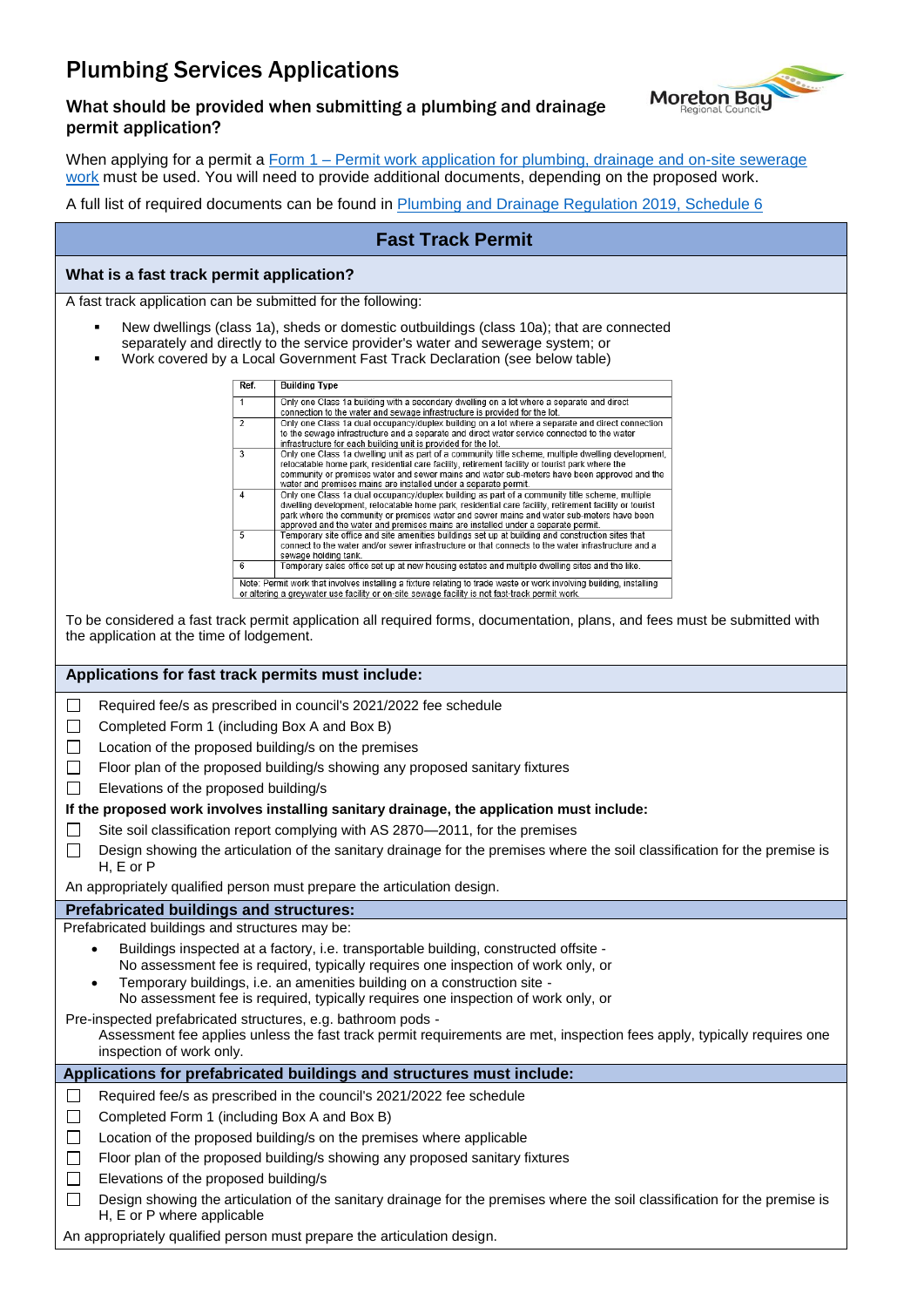| <b>Standard Permit - Sewered</b>                                                                                                                                                                                                                             |                                                                                                                                                                                                                                                                                                                                                              |  |  |  |
|--------------------------------------------------------------------------------------------------------------------------------------------------------------------------------------------------------------------------------------------------------------|--------------------------------------------------------------------------------------------------------------------------------------------------------------------------------------------------------------------------------------------------------------------------------------------------------------------------------------------------------------|--|--|--|
| What is a Standard Permit - Sewered application?<br>A standard permit for a sewered property relates to work on class 1b & 2 to 9 buildings, class 1a multi-residential<br>buildings, and water and sanitary drainage mains for premises or premises groups. |                                                                                                                                                                                                                                                                                                                                                              |  |  |  |
|                                                                                                                                                                                                                                                              | A standard permit - sewered application can be submitted for the following:<br>Commercial/Industrial, Multi-residential premises (Class 1b & 2-9 buildings - second dwelling, dual occupancy or<br>townhouse development)                                                                                                                                    |  |  |  |
| $\bullet$                                                                                                                                                                                                                                                    | For all other premises; where no new fixtures, capped fixture points, pre-inspected prefabricated buildings or<br>structures, sub-meters or testable backflow devices are to be installed.<br>The council will assess standard permit applications within 10 business days of lodgement of a properly made application.                                      |  |  |  |
|                                                                                                                                                                                                                                                              | <b>Standard Permit - Sewered Applications must include:</b>                                                                                                                                                                                                                                                                                                  |  |  |  |
|                                                                                                                                                                                                                                                              |                                                                                                                                                                                                                                                                                                                                                              |  |  |  |
| $\Box$                                                                                                                                                                                                                                                       | Required fee/s as prescribed in the council's 2021/2022 fee schedule                                                                                                                                                                                                                                                                                         |  |  |  |
| $\Box$                                                                                                                                                                                                                                                       | Completed Form 1                                                                                                                                                                                                                                                                                                                                             |  |  |  |
| $\Box$                                                                                                                                                                                                                                                       | Location of the proposed building/s on the premises                                                                                                                                                                                                                                                                                                          |  |  |  |
| $\Box$                                                                                                                                                                                                                                                       | For existing buildings, the location of the proposed work on the premises                                                                                                                                                                                                                                                                                    |  |  |  |
| $\Box$                                                                                                                                                                                                                                                       | Floor plan of the proposed or existing building/s showing any proposed sanitary fixtures and where necessary existing<br>fixtures                                                                                                                                                                                                                            |  |  |  |
| ⊔                                                                                                                                                                                                                                                            | Elevations of the proposed building/s                                                                                                                                                                                                                                                                                                                        |  |  |  |
| $\Box$                                                                                                                                                                                                                                                       | Location on the premises and dimensions of each connection point to:                                                                                                                                                                                                                                                                                         |  |  |  |
|                                                                                                                                                                                                                                                              | a service provider's water supply system<br>$\Box$                                                                                                                                                                                                                                                                                                           |  |  |  |
|                                                                                                                                                                                                                                                              | any other supply of water<br>$\Box$<br>a sewerage system<br>$\Box$                                                                                                                                                                                                                                                                                           |  |  |  |
| $\Box$                                                                                                                                                                                                                                                       | Invert level, and finished surface level at each connection point for a sewerage system                                                                                                                                                                                                                                                                      |  |  |  |
| $\Box$                                                                                                                                                                                                                                                       | Invert level at the furthest point in the sanitary drainage from the connection to the service providers sewer                                                                                                                                                                                                                                               |  |  |  |
| $\Box$                                                                                                                                                                                                                                                       | Finished surface level for each overflow relief gully                                                                                                                                                                                                                                                                                                        |  |  |  |
| $\Box$                                                                                                                                                                                                                                                       | Location on the premises of any of the following that is to result from or be affected by the work:                                                                                                                                                                                                                                                          |  |  |  |
|                                                                                                                                                                                                                                                              | all water meters and supply pipes<br>□                                                                                                                                                                                                                                                                                                                       |  |  |  |
|                                                                                                                                                                                                                                                              | all fixtures, reflux valves, overflow relief gullies, and sanitary drains<br>$\Box$<br>the access points for cleaning and maintaining plumbing and drainage<br>$\Box$                                                                                                                                                                                        |  |  |  |
|                                                                                                                                                                                                                                                              | any testable backflow prevention devices including devices as part of the water meter assembly<br>$\Box$                                                                                                                                                                                                                                                     |  |  |  |
| П                                                                                                                                                                                                                                                            | For work on a class 1 building on a lot that is part of a community titles scheme, or on a class 2 to 9 building—details<br>of the specifications of each prescribed water meter on the lot or for the building                                                                                                                                              |  |  |  |
| $\Box$                                                                                                                                                                                                                                                       | 1 or more plans drawn to scale of all of the plumbing and drainage work                                                                                                                                                                                                                                                                                      |  |  |  |
| $\Box$                                                                                                                                                                                                                                                       | Diagrammatic/schematic layouts of water services, stacks and elevated pipework in multi-level buildings                                                                                                                                                                                                                                                      |  |  |  |
| $\Box$                                                                                                                                                                                                                                                       | Connection approval (decision notice and approved plans) from Unitywater for work involving connection to,<br>disconnection from or changing a connection to Unitywater's infrastructure                                                                                                                                                                     |  |  |  |
| ப                                                                                                                                                                                                                                                            | Trade waste connection approval from Unitywater for any trade waste generators (refer to Unitywater Trade Waste<br>Management Policy)                                                                                                                                                                                                                        |  |  |  |
| □                                                                                                                                                                                                                                                            | Unitywater trade waste section require applications for trade waste approval for bin/car wash facilities in class 1a unit<br>developments.                                                                                                                                                                                                                   |  |  |  |
| $\Box$                                                                                                                                                                                                                                                       | Water sub-meter approval from Unitywater                                                                                                                                                                                                                                                                                                                     |  |  |  |
| $\Box$                                                                                                                                                                                                                                                       | Name and licence number/s of the person responsible for plumbing and drainage design (i.e. licenced plumber,<br>hydraulic consultant or RPRQ engineer)                                                                                                                                                                                                       |  |  |  |
| □                                                                                                                                                                                                                                                            | Plan title, number and revision on each hydraulic plan (for the council to reference in the permit)                                                                                                                                                                                                                                                          |  |  |  |
|                                                                                                                                                                                                                                                              | If the proposed work involves installing sanitary drainage, the application must include:                                                                                                                                                                                                                                                                    |  |  |  |
| $\Box$                                                                                                                                                                                                                                                       | Site soil classification report complying with AS 2870-2011, for the premises                                                                                                                                                                                                                                                                                |  |  |  |
| $\Box$                                                                                                                                                                                                                                                       | Design showing the articulation of the sanitary drainage for the premises where the soil classification for the premise<br>is H, E or P                                                                                                                                                                                                                      |  |  |  |
|                                                                                                                                                                                                                                                              | The design for articulation in the sanitary drainage should be provided by the Civil Engineer responsible for the concrete slab<br>and footing design. However, the council may accept a design for articulation in the sanitary drainage to suit and withstand<br>the ground conditions from a Hydraulic Consultant or other appropriately licensed person. |  |  |  |
| $\Box$                                                                                                                                                                                                                                                       | Any sanitary drainage other than the short section of sanitary drain connecting to the sewer infrastructure located<br>within an easement created for infrastructure in favour of the asset owner requires approval from the owner of the<br>infrastructure within the easement.                                                                             |  |  |  |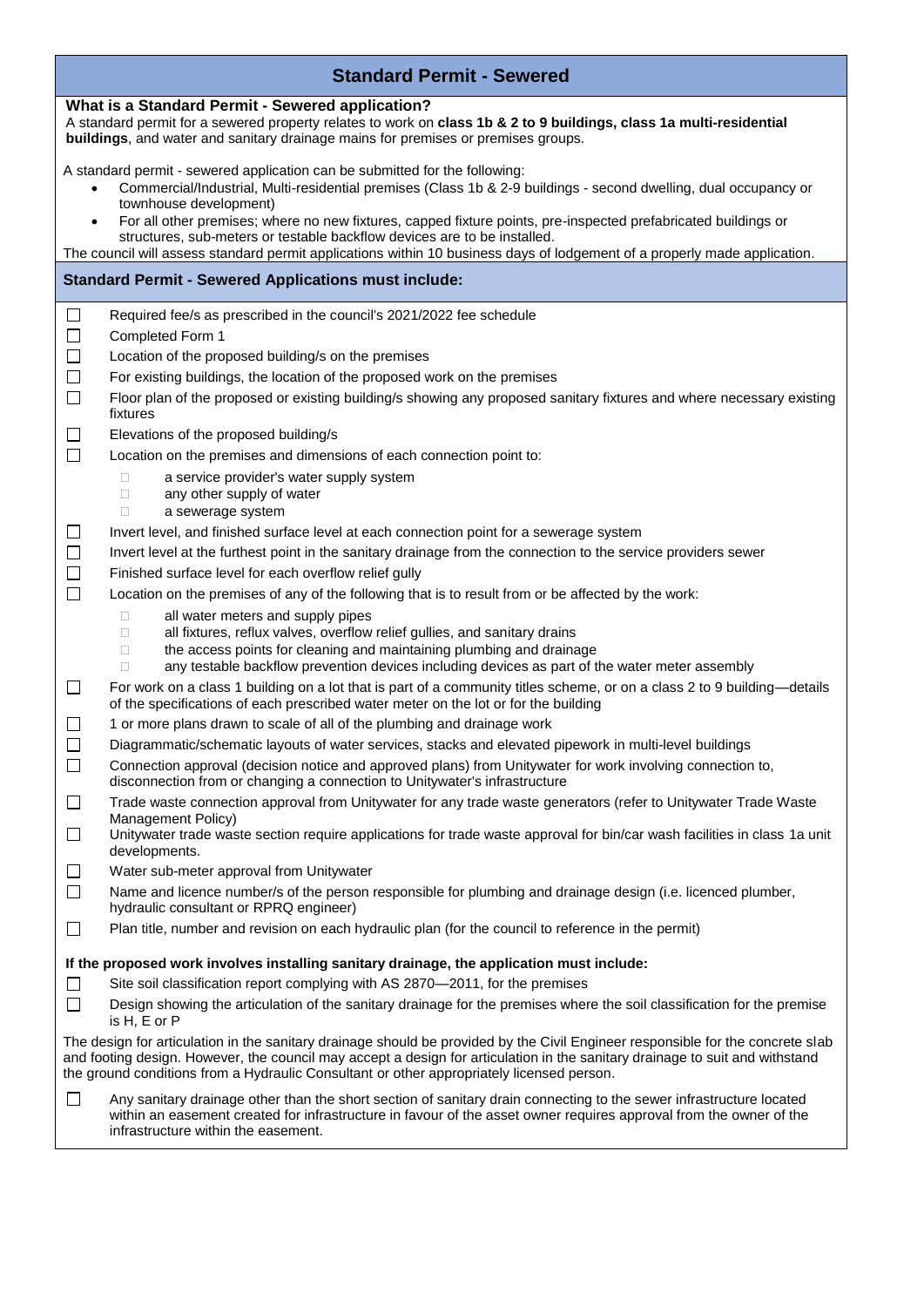### **Standard Permit - Unsewered**

| What is a Standard Permit - Unsewered application? |                                                                                                                                                                                                                                                        |  |  |
|----------------------------------------------------|--------------------------------------------------------------------------------------------------------------------------------------------------------------------------------------------------------------------------------------------------------|--|--|
|                                                    | This is a Permit for buildings where the application involves work on an on-site sewage facility.                                                                                                                                                      |  |  |
|                                                    | A standard permit application must be submitted for the following:                                                                                                                                                                                     |  |  |
| $\bullet$<br>$\bullet$                             | New dwelling, shed or domestic outbuilding (Class 1 or 10a) - Unsewered<br>Multi Residential Premises (Secondary dwelling, dual occupancy or townhouse development) -<br>Unsewered<br>Commercial/Industrial - Unsewered                                |  |  |
|                                                    | Standard permit applications will be assessed by council within 10 business days of lodgement of a properly<br>made application.                                                                                                                       |  |  |
|                                                    | <b>Standard Permit - Unsewered applications must include:</b>                                                                                                                                                                                          |  |  |
| $\mathsf{L}$                                       | Required fee/s as prescribed in the council's 2021/2022 fee schedule<br>Completed Form 1                                                                                                                                                               |  |  |
|                                                    | Location of the proposed building/s on the premises                                                                                                                                                                                                    |  |  |
|                                                    | Floor plan of the proposed building/s showing any proposed sanitary fixtures                                                                                                                                                                           |  |  |
| П                                                  | Elevations of the proposed building/s                                                                                                                                                                                                                  |  |  |
|                                                    | If the proposed work involves installing sanitary drainage, the application must include:                                                                                                                                                              |  |  |
| $\perp$                                            | Site soil classification report complying with AS 2870-2011, for the premises                                                                                                                                                                          |  |  |
| $\Box$                                             | Design showing the articulation of the sanitary drainage for the premises where the soil classification for the premise<br>is H, E or P                                                                                                                |  |  |
|                                                    | Existing or proposed on-site sewage treatment plant                                                                                                                                                                                                    |  |  |
|                                                    | Any vulnerable body of water that may be affected by effluent from the facility                                                                                                                                                                        |  |  |
|                                                    | Location of, and connection points for, any existing and proposed on-site sewage facility at the premises                                                                                                                                              |  |  |
| $\Box$                                             | Ground levels and drainage invert levels to show whether sanitary drains can gravity feed to the connection point for<br>the on-site sewage treatment plant forming part of the facility                                                               |  |  |
| $\perp$                                            | Full hydraulic plans (Class 2-9 buildings only)                                                                                                                                                                                                        |  |  |
|                                                    | If the work relates to a land application area (area), the plans must also show:                                                                                                                                                                       |  |  |
|                                                    | Proposed location of the area                                                                                                                                                                                                                          |  |  |
|                                                    | Layout of drainage for the area                                                                                                                                                                                                                        |  |  |
|                                                    | How the effluent is to be applied to the area                                                                                                                                                                                                          |  |  |
| $\Box$                                             | Distances from the area to the boundaries of the premises, any existing or proposed buildings/structures (including<br>swimming pools) on the premises and any impervious surfaces on the premises e.g. paths, roadways, tennis courts<br>and the like |  |  |
|                                                    | Details about the type and size of the on-site sewage treatment plant                                                                                                                                                                                  |  |  |
| $\Box$                                             | Copy of the treatment plant approval for the treatment plant if the on-site sewage facility includes a secondary on-<br>site sewage treatment plant                                                                                                    |  |  |
|                                                    | Site and soil evaluation report for the premises.                                                                                                                                                                                                      |  |  |
| $\Box$                                             | Applications for on-site sewage facilities involving more than 21 equivalent person are an Environmental Relevant<br>Activity which requires approval from the Queensland Government Department of Environment and Science.                            |  |  |
|                                                    |                                                                                                                                                                                                                                                        |  |  |